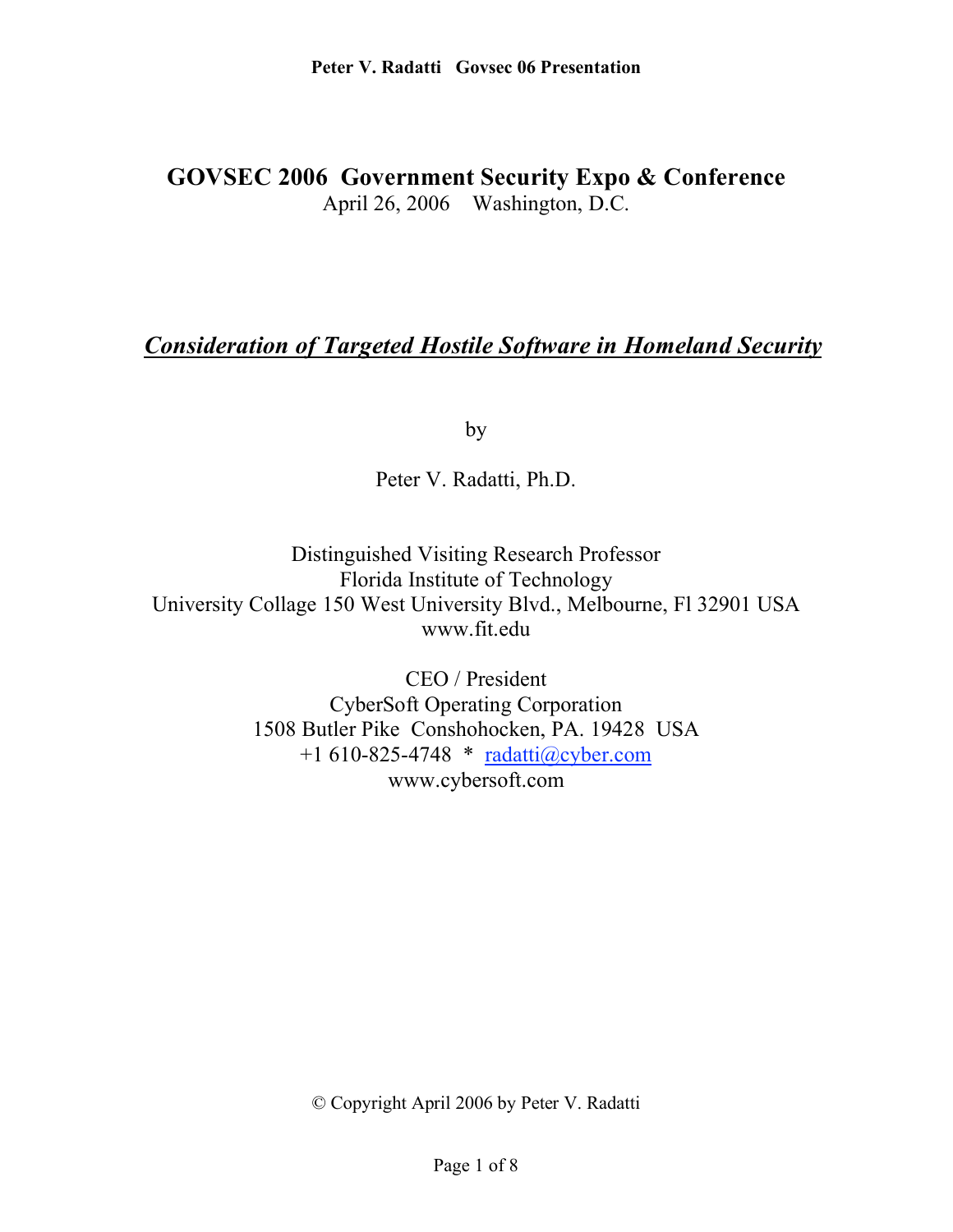#### **Peter V. Radatti Govsec 06 Presentation**

*This document is Mr. Radatti's notes from his presentation at GovSec. It is not intended as a standalone white paper.*

**Computer security today is a failure**. It gets in the way of getting the job done; therefore, it is normally bypassed or weakened. Even if security systems are implemented correctly, they are often bypassed for mission or operational reasons or are inadequate.

The **largest single hole in computer security** exists in all systems. It exists even in systems that are of very good design. There is no way to eliminate this problem but you can reduce its scope. That problem **is the "unforeseen."**

For the purpose of this presentation, I will **use the word "virus" loosely** to mean all forms of attack software including viruses, worms, bots, Trojans, bombs and all other forms, both known and unknown.

Most people feel that the installation of an anti-virus/anti-spyware program will protect them from virus attacks. This assumption is false.

Virus, spyware and all other **scanners can only detect attacks that they already know** about. They do not directly protect against zero day attacks, nor do they protect against stealthy, low profile attacks in which a sample was never collected for analysis. **A virus can be designed that makes collection a low probability.**

There are methods in place that attempt to address the zero day problem in the form of **behavior blockers** and **code emulators**. These methods are **only partly successful** and can not address viruses that were designed specifically to avoid this type of detection.

**Heuristics** also plays a part in zero day defense but the word "heuristics" has become a **marketing buzz word** and no longer has any real meaning. When it has meaning, it is because a manufacturer has defined it with a specific meaning.

**CyberSoft has a specific definition for heuristics**. We perform heuristics using a human analyst. I feel that automated heuristic systems are not appropriate because they can do unexpected things. At CyberSoft, heuristics are performed on a case by case basis by an analyst who is skilled in the process. A good example is virus family detection. Computer viruses normally come in families of related, but distinct programs. Each virus has a detection algorithm assigned to it. If there are enough viruses, an analyst will review all of the algorithms and design one new algorithm to replace them. This new algorithm will normally detect all of the known, plus any new viruses created in that same family.

**CyberSoft heuristics work well because history** has shown that viruses writers like to piggyback onto successful attacks. That is the entire reason families exist.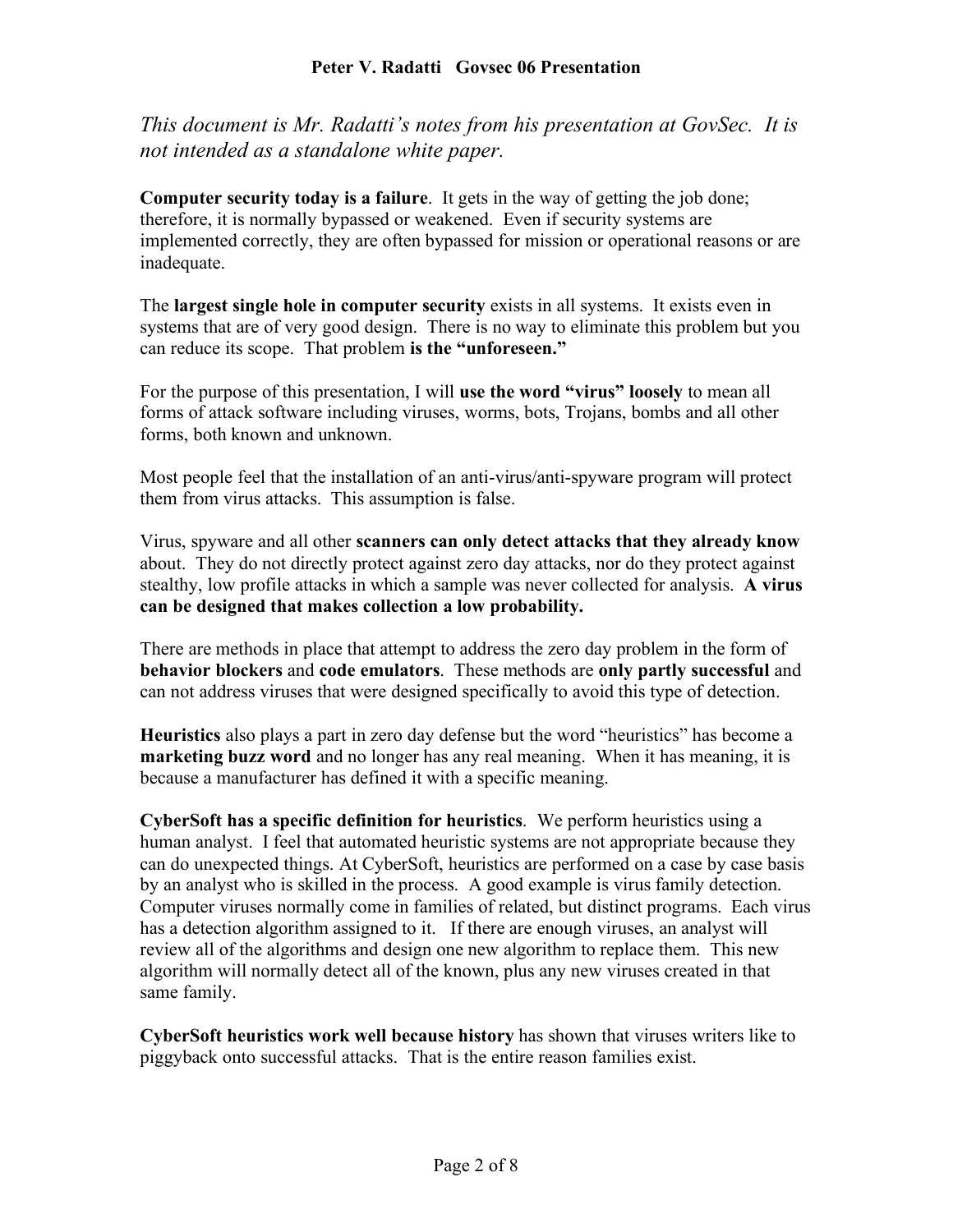Computers are normally the guards that protect themselves. That is, they run their own protection software such as anti-virus. This is the same as putting the **chickens in charge of guarding the chicken coop**. There have been viruses that specifically target and corrupt anti-virus programs to help spread the virus.

#### **There are solutions to this problem!**

If none of these methods is 100% effective, is there an answer? Yes. In addition to using a combination of a scanner and any of the other methods already mentioned, there is **one tool that can detect almost all forms of attack** including software and human attacks, **baseline integrity**. CyberSoft addresses this using a tool called the Cryptographic Integrity Tool. **(CIT)**

The CyberSoft CIT tool provides a report that provides a list of files that have been added, deleted, modified or duplicated. It also reports any files whose cryptographic signature has been flagged as dangerous. A tool of this type does not rely upon signatures, emulation, behavior or heuristics. The only way to hide from this tool is not to touch the file system. Any attack which is only memory resident can be removed by rebooting the system. In addition, this report provides the most import of all computer security reports, **Aggregate Data**. Using aggregate data, you can detect insider attacks from spies, outsider attacks from hackers, workers who are not doing what they should and all forms of software attack that touch the file system. The only drawback is that the report must be read by an administrator.

There is a special version of baseline integrity that CyberSoft also addresses, **self-healing**. The CyberSoft self-healing system is called Avatar. It was designed for a "lights out" battlefield operation, with the assumption of proactive hostile intent. Avatar will **put the baseline back** where it belongs once an unauthorized modification is detected. This **preserves the operations capacity** of the system and disables the attack.

Another method of protection that is often used against both hackers and viruses is **physical separation**. This is also known as **compartmentalization**. It helps against outsider attacks. **It will not stop a virus attack**. I have seen fully compartmentalized computers in which access is restricted to a few people, no external network connections exist, and movement of media is strictly controlled that have full-blown virus infections. In fact, one of these incidences is why my company CyberSoft exists. Bricks and fences do not provide protection against virus attacks.

There is an argument that a **high-security computer system** such as Trusted Unix or SELinux will provide **protection against virus attacks. This is false**. Dr. Fred Cohen proved that the fastest way to gain privilege in any system, including trusted systems, is the use of viruses. Tom Duff also proved this, in addition to being the first person to observe a virus infection originating from backup media. In fact, only common computer operations are needed for attack software to be successful. A correctly configured, hardened, isolated, trusted computer system is not immune.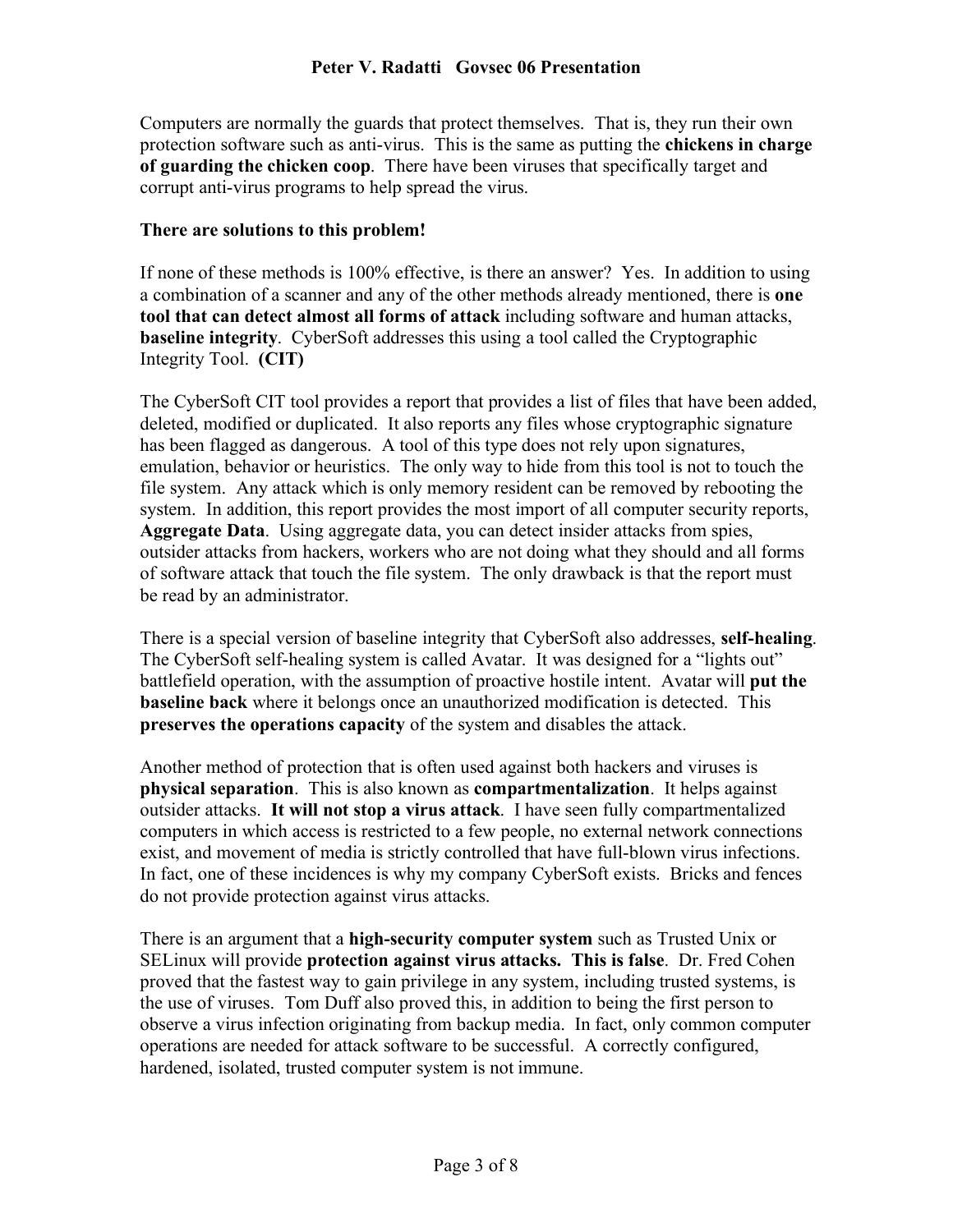#### **Peter V. Radatti Govsec 06 Presentation**

In Britain, there was a concerted effort to produce educational systems that could not be subverted by attack software. They invented and fielded the **Acorn computer**. This computer held the entire operating **system and all programs in ROM** memory. They were **still infected**. Today very few devices use ROM memory, but use Flash RAM. This would make it even easier to attack. Properly designed secure hardware is not protection against software attacks.

There is a classification of software attack that is not often discussed but occasionally seen. It is **a targeted attack**. A targeted attack is a program that is targeted against a specific entity or role. For example, a virus could be released that looks for all systems whose name end in .gov or .mil, or for all systems in a specific IP block for which public information identifies the owner. They can also be programmed to keep a very low and slow profile. In effect, a **sleeper virus.**

**Sleeper viruses** can be programmed to be **opportunistic.** They can exist for long periods of time before becoming resident in their target objectives. They can also become more active upon the receipt of a trigger. Consider a virus that attacks cell phones. They have existed for years. Such a virus could be programmed to wait for a specific date before triggering a payload. What would happen if all cell phones in an area were knocked out during a terrorist attack? At minimum, it would increase panic. At worst, it could also get into the emergency cell phone systems.

An attack can be targeted to a specific system but exist in the wild! This was projected by **Sung Moo Yang in 1997**. http://www.cybersoft.com/whitepapers/featured/cruise.shtml

**Is there a solution to software attacks?** I believe **there are answers** and have been working since 1988 on solutions at CyberSoft (www.cybersoft.com). These solutions have been turned into common off the shelf (COTS) products called the **VFind Security Tool Kit.** There are three versions of this product depending upon the problem set that needs to be solved.

In addition to software attacks, there are **basic computer security paradigms** that my colleagues and I have been working on. We feel that **significant changes need to be made** in computer security implementation. We are not alone in this feeling. The NSA, USAF, USN, US Army and other organizations have all pointed to new ways of thinking about computer security. We have pulled together answers from all of these organizations to point to a new paradigm. This new way will not only provide more protection against software attacks but also against hackers, spies and unauthorized actions by authorized users. I think these **changes need to be made** now.

Computers allow us to do things that were impossible or not cost effective in the past. This has caused an explosion in the use of computers in everything from door locks to ovens to air traffic and port control systems. They have roles in places that are unexpected to the average person. Computer systems are **layered in extremely complex structures** that are hard to comprehend by your average person. In fact, your average person may not even realize that computers have been embedded in many traditionally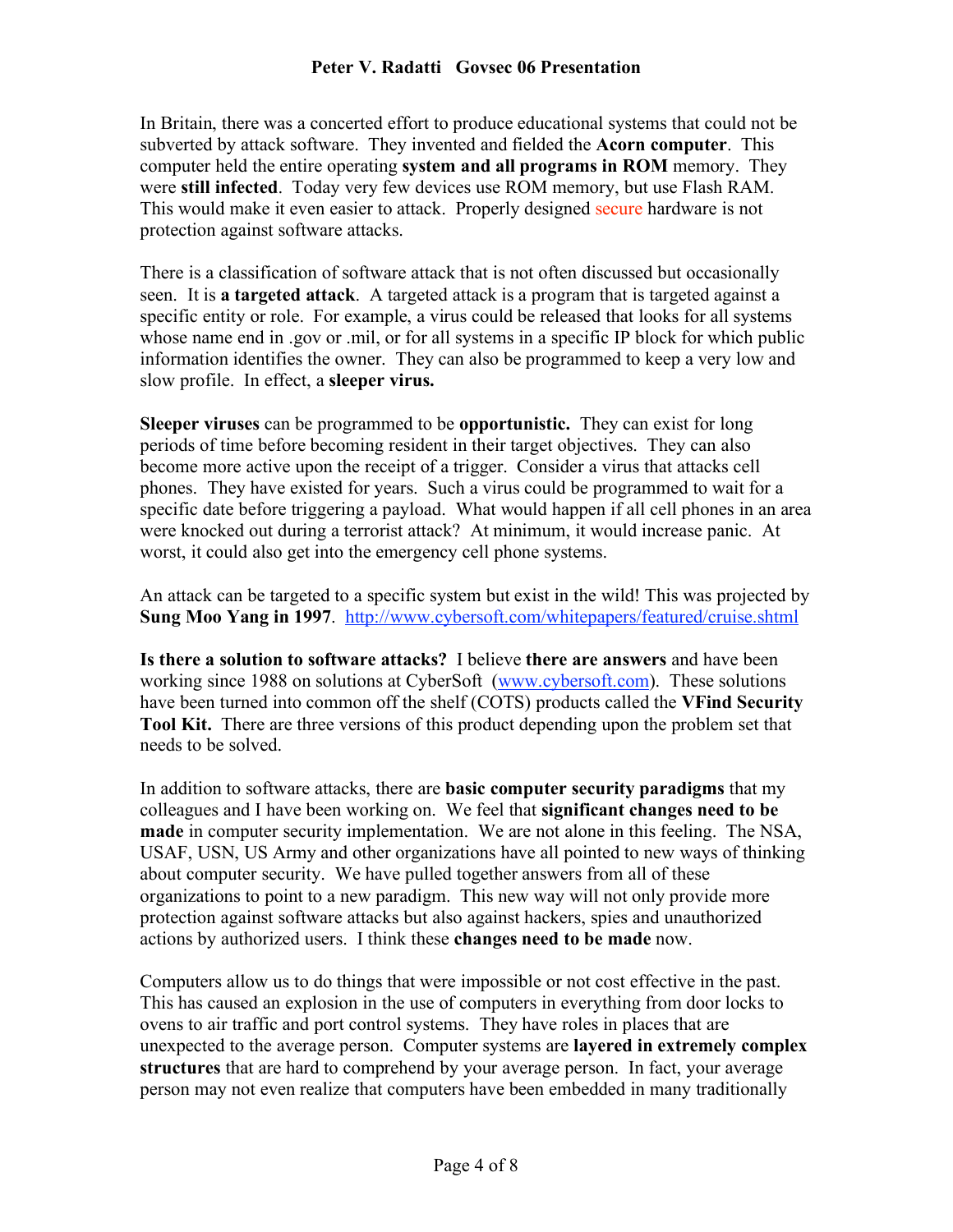#### **Peter V. Radatti Govsec 06 Presentation**

analog devices. An example is cell phones. Computers are important in almost all disaster response programs. Computer security breaches can cause disasters. Consider the **power failure** in North America that occurred August 14, 2003 that was attributed to a transmission **circuit protection device that functioned correctly**. The remainder of the **power grid did not function properly**.

This places computers at the center of priority for large scale attacks. They are both the **linchpin to success and a central point of failure**. They are a **high target objective**. There are lots of smart people in the world and it is much easier to break into a computer system than to build a good one.

**Compartmentalization** does not solve the problem and may **make solving problems**, once an attack is noticed, even **harder.** The target becomes too great of a value to ignore.

Computers will do what they are told. Computers can be told to do things that you don't want. Computers can be subverted in ways that make it hard to detect.

Biometrics do not work unless layered. **Biometrics are easy to capture and replay**. Once inputted, a biometric signature is only a binary stream.

**PKI is a failure**, which means the way most people do online banking and stock trading is not safe. It also means that secure **networks** that reply on **PKI/PKE are not secure**.

Once the make and model of **any device is known**, then **specific targeted attacks** can be devised. For example, an access control panel. Micro-drill a hole in the panel and **inject signals** to the PC card. It is the same with all electronics including wall mounted panels. Wires are normally just below the drywall, and are easy to detect and perhaps inject signals. False faces on keypads can capture key codes, known as **skimmers**.

The **number one problem** for security is the **human.** Most security is dependent upon the user. How do we get users not to share passwords or be vulnerable to human engineering (spoofs, etc.)? A survey by SonicWALL indicates that 44% of users do not memorize their passwords. Humans can give up the system unknowingly and bypass security.

**User education is not the solution**. We can not make users experts.

#### **Factors of Identification**

- 1. Something you know (user ID and password)
- 2. Something you know (user ID) and something you have (security token)
- 3. Something you know (user ID) and something you have (security token) and who you are (one of your biometric identification factors – finger print, iris scan, facial characteristics)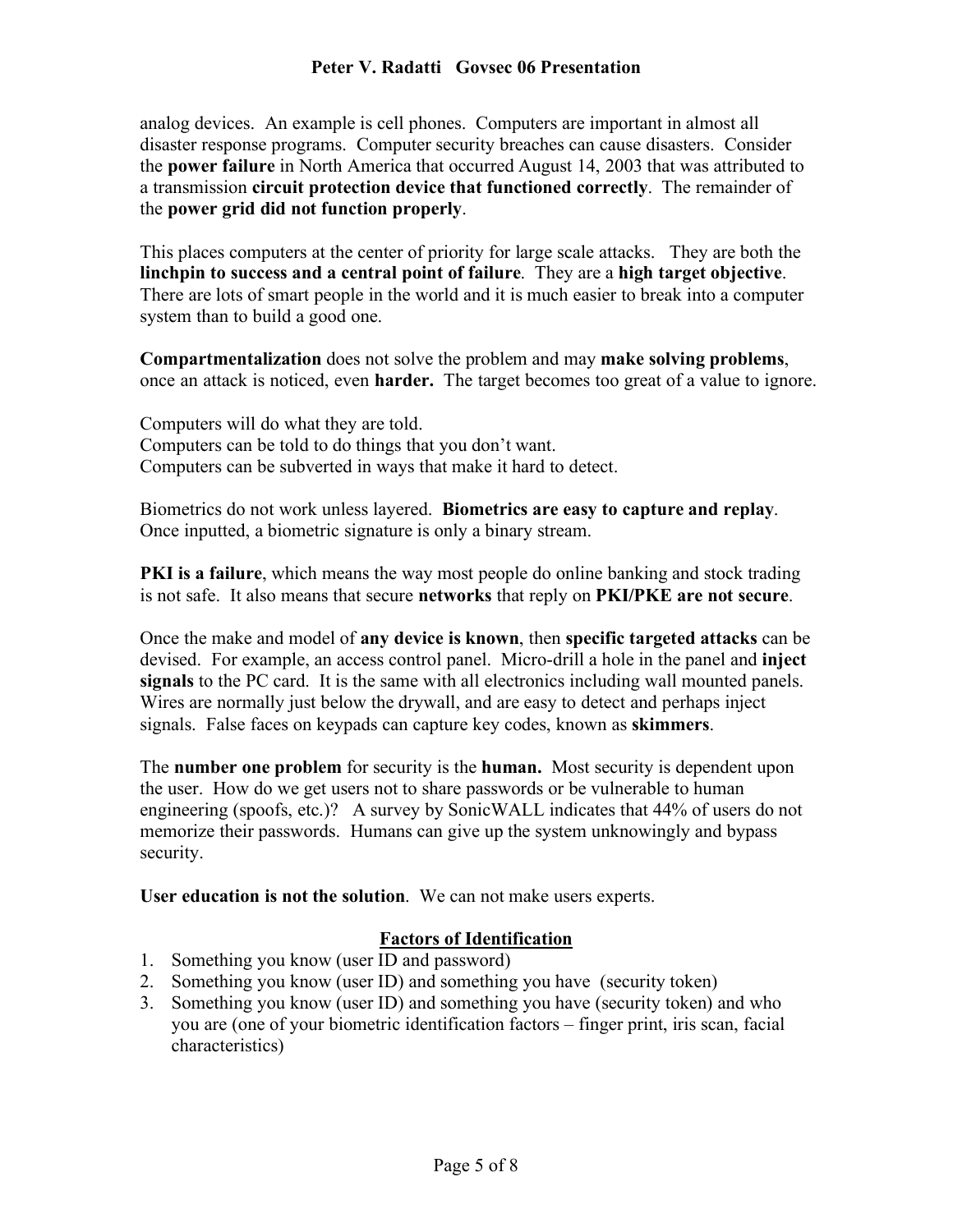The priority of factors is important. You should use what you have (security token) and who you are (biometric). All tokens must match.

The primary purpose of **something known** is to allow the user to **signal** between **normal** and **duress** situations.

A **complete solution** must be designed **from the top down** for security! All signals on cables must be encrypted or playback can happen anywhere.

### *Security systems should be transparent and passive, not requiring overt actions by users for security to accomplish its job.*

As a user approaches a closed area, the security system should sense the user's security token and verify the user's biometric identity, unlock the door and possibly even open the door. After the user passes, the security system should lock the door behind the user. Computer systems should sense the user's security token and verify the user's biometric identity and unlock the system when approached by the user, and the system should lock as the user departs. **All security interactions should be passive** – without overt user action associated with security as he accomplishes his job.

The paradigm of **unique user IDs for login/logoff does not match real life** situations. For example, multiple users will use the same terminal without logon/logoff sequences between users; an operator may work a position and pass it to the next shift without logoff sequences to preserve the desktop's state. The NSA has separated identity from role in SELinux. With this construct, a person in the **role** can start the role's session and it can be continued by someone else in the same role. Actions are accounted to both the role and the person in the role. Moving from the user ID and password paradigm to a two or three factor identity security system causes this mismatch to stop. In many current systems with the paradigm of unique user IDs for login/logoff, security is circumvented by the sharing of user IDs and passwords to accomplish the mission. To implement real security with two or three factor identification, **separation of role from identity** becomes critical.

**Security should help people perform their jobs**, not be in their way. Users should never have to memorize user ID/password combinations.

The DoD vision of the **Global Information Grid** represents a completely networked vision for the battle space where everything and everyone is networked and interoperating from the front lines, to the air and sea, to headquarters.

In the **SciFi Channel Battlestar Galactica** (2005) Episode 1, due to a security breach caused by one man, **the enemy walks through the entire defense network**. In fact, the defense had no idea what was happening as errors avalanched, resulting in a total shutdown. While this is a TV show, if the Global Information Grid is not designed with very strong security, it **could happen to us**. This show is available on DVD. If you know what to look for, it will scare you silly.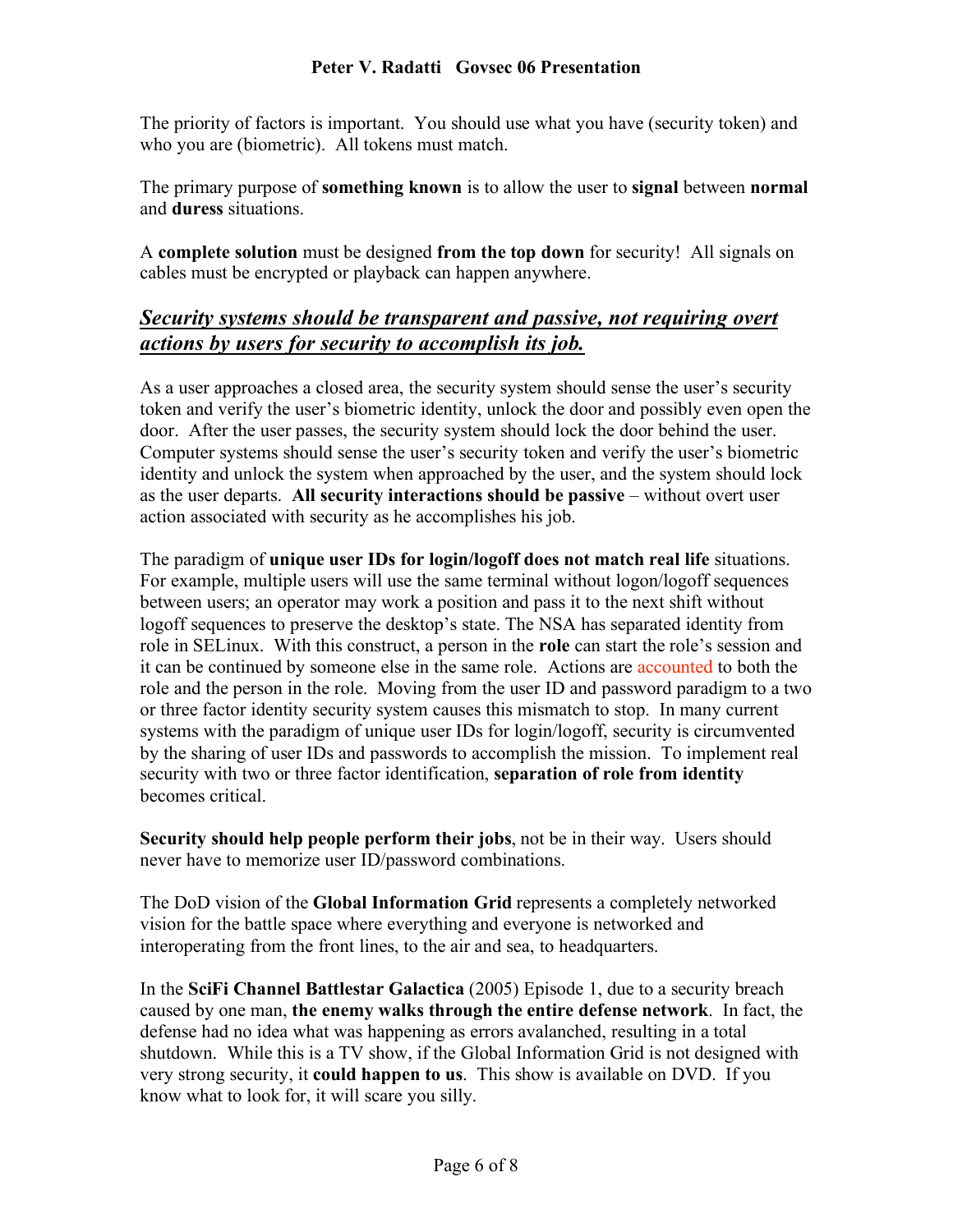**Time is growing short**. In the past, virus and hacker attacks were performed mostly by antisocial teenagers. Today they are in a minority. **Organized crime** is a significant factor. All major nations, including **hostile nations,** have cyber-attack and defense units. We already know that some **terrorist groups have the technology for cyber warfare**.

**All of this can be implemented today**. Most of it has been already implemented as **separate parts and only needs system integration**. CyberSoft has been working on this for several years and **we are very close.** I believe that the **time for an integrated security system is today.**